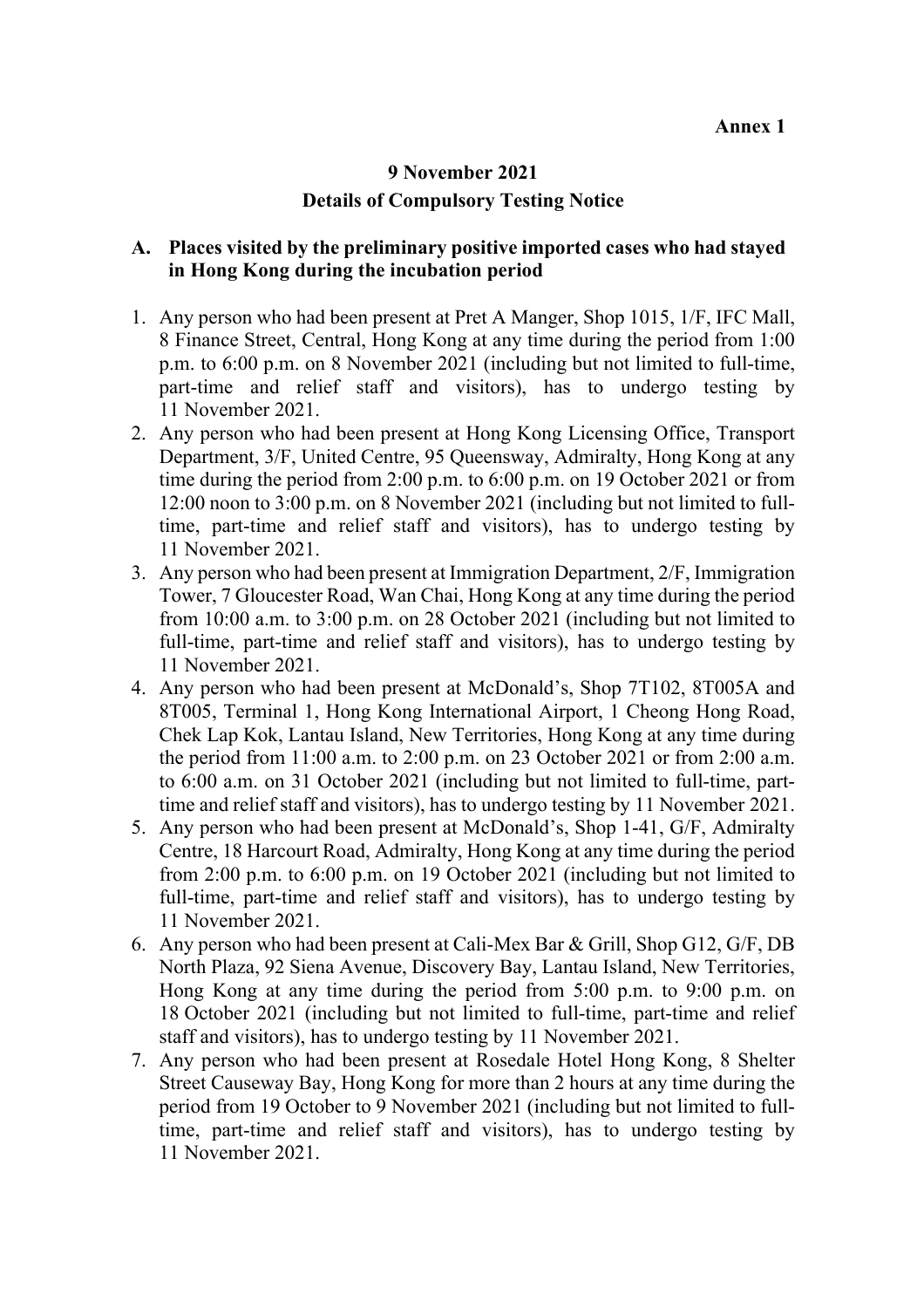- 8. Any person who had been present at Gateway Hotel, Hong Kong, Harbour City, 13 Canton Road, Tsim Sha Tsui, Kowloon, Hong Kong for more than 2 hours at any time during the period from 19 October to 9 November 2021 (including but not limited to full-time, part-time and relief staff and visitors), has to undergo testing by 11 November 2021.
- 9. Any person who had taken any of the buses running on route number DB01R from Discovery Bay Plaza Bus Terminus to Tung Chung Station Bus Terminus at any time during the period from 8:00 a.m. to 12:00 noon on 8 November 2021 (including but not limited to full-time, part-time and relief staff and passengers), has to undergo testing by 11 November 2021.
- 10.Any person who had been present at Central Pier No. 3, Central, Hong Kong or Discovery Bay Ferry Pier, Lantau Island, New Territories, Hong Kong at any time during the period from 5:00 p.m. to 7:00 p.m. on 29 October 2021, from 11:00 p.m. to 11:59 p.m. on 29 October 2021, from 0:00 a.m. to 2:00 a.m. on 30 October 2021, or from 2:00 p.m. to 5:00 p.m. on 8 November 2021 (including but not limited to full-time, part-time and relief staff, passengers and visitors), has to undergo testing by 11 November 2021.
- 11.Any person who had been present at Discovery Bay International School, Discovery Bay, Lantau Island, New Territories, Hong Kong for more than 2 hours at any time during the period from 19 October to 9 November 2021 (including but not limited to full-time, part-time and relief staff, students and visitors), has to undergo testing by 11 November 2021.
- 12.Any person who had been present at Discovery Bay International School Early Years, Discovery Bay, Lantau Island, New Territories, Hong Kong for more than 2 hours at any time during the period from 19 October to 9 November 2021 (including but not limited to full-time, part-time and relief staff, students and visitors), has to undergo testing by 11 November 2021.
- 13.Any person who had been present at Man Tung Road Park, 55 Man Tung Road, Tung Chung, Lantau Island, New Territories, Hong Kong at any time during the period from 6:00 p.m. to 10:00 p.m. on 25 October 2021, or from 12:00 noon to 5:00 p.m. on 26 October 2021 (including but not limited to full-time, part-time and relief staff and visitors), has to undergo testing by 11 November 2021.
- 14.Any person who had been present at Po Tsui Park, Yuk Nga Lane, Tseung Kwan O, New Territories, Hong Kong at any time during the period from 4:00 p.m. to 10:00 p.m. on 30 October 2021 (including but not limited to full-time, part-time and relief staff and visitors), has to undergo testing by 11 November 2021.
- 15.Any person who had been present at The Cheesecake Factory, Shop G102, G/F, Gateway Arcade, Harbour City, 25 Canton Road, Tsim Sha Tsui, Kowloon, Hong Kong at any time during the period from 7:00 p.m. to 10:00 p.m. on 26 October 2021 (including but not limited to full-time, part-time and relief staff and visitors), has to undergo testing by 11 November 2021.
- 16.Any person who had been present at Pacific Coffee, Shop 243, Level 2, Citygate Outlets, 20 Tat Tung Road, Tung Chung, Lantau Island, New Territories, Hong Kong at any time during the period from 12:00 noon to 4:00 p.m. on 26 October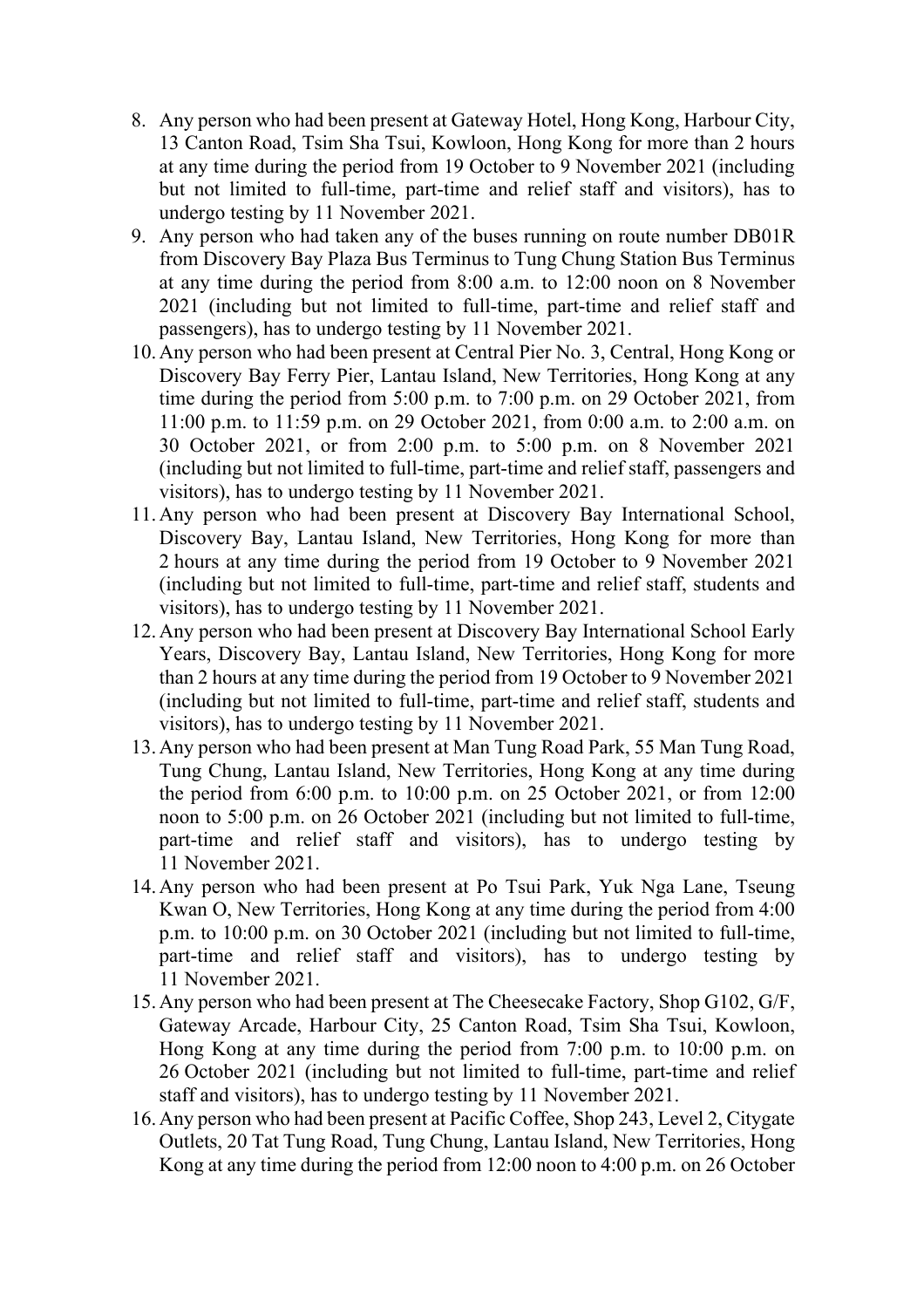2021 (including but not limited to full-time, part-time and relief staff and visitors), has to undergo testing by 11 November 2021.

- 17.Any person who had been present at H&M, Shops G38B, C, D, and 139B, C, F, Silvercord, 30 Canton Road, Tsim Sha Tsui, Kowloon, Hong Kong at any time during the period from 11:00 a.m. to 3:00 p.m. on 28 October 2021 (including but not limited to full-time, part-time and relief staff and visitors), has to undergo testing by 11 November 2021.
- 18.Any person who had been present at Wellcome, Basement, Empress Plaza, 17- 19 Chatham Road South, Tsim Sha Tsui, Kowloon, Hong Kong at any time during the period from 1:00 p.m. to 4:00 p.m. on 29 October 2021 (including but not limited to full-time, part-time and relief staff and visitors), has to undergo testing by 11 November 2021.
- 19.Any person who had been present at Marks & Spencer, Shops G3A-G3C & UG3-UG4, iSquare, 63 Nathan Road, Tsim Sha Tsui, Kowloon, Hong Kong at any time during the period from 1:00 p.m. to 4:00 p.m. on 29 October 2021 (including but not limited to full-time, part-time and relief staff and visitors), has to undergo testing by 11 November 2021.
- 20.Any person who had been present at Din Tai Fung, Shop 306, 3/F, Silvercord, 30 Canton Road, Tsim Sha Tsui, Kowloon, Hong Kong at any time during the period from 8:00 p.m. to 11:00 p.m. on 28 October 2021, or from 12:00 noon to 3:00 p.m. on 8 November 2021 (including but not limited to full-time, parttime and relief staff and visitors), has to undergo testing by 11 November 2021.
- 21.Any person who had been present at Chiuchow Garden Restaurant, 2/F, East Half, Star House, 3 Salisbury Road, Tsim Sha Tsui, Kowloon, Hong Kong at any time during the period from 7:00 p.m. to 11:00 p.m. on 8 November 2021 (including but not limited to full-time, part-time and relief staff and visitors), has to undergo testing by 11 November 2021.
- 22.Any person who had been present at Coco Ichibanya, Shop 302, 3/F, Silvercord, 30 Canton Road, Tsim Sha Tsui, Kowloon, Hong Kong at any time during the period from 12:00 noon to 2:00 p.m. on 7 November 2021 (including but not limited to full-time, part-time and relief staff and visitors), has to undergo testing by 11 November 2021.
- 23.Any person who had been present at Ocean Park Hong Kong, 180 Wong Chuk Hang Road, Aberdeen, Hong Kong at any time during the period from 2:00 p.m. to 7:00 p.m. on 7 November 2021 (including but not limited to full-time, parttime and relief staff and visitors), has to undergo testing by 11 November 2021.
- 24.Any person who had been present at Crystal Jade La Mian Xiao Long Bao, Shop 3328, 3/F, Gateway Arcade, Harbour City, 3-27 Canton Road, Tsim Sha Tsui, Kowloon, Hong Kong at any time during the period from 12:00 noon to 6:00 p.m. on 6 November 2021 (including but not limited to full-time, part-time and relief staff and visitors), has to undergo testing by 11 November 2021.
- 25.Any person who had been present at Bauhinia Restaurant, 3/F, Pacific Club, Harbour City, Tsim Sha Tsui, Kowloon, Hong Kong at any time during the period from 6:00 p.m. to 11:59 p.m. on 5 November 2021 (including but not limited to full-time, part-time and relief staff and visitors), has to undergo testing by 11 November 2021.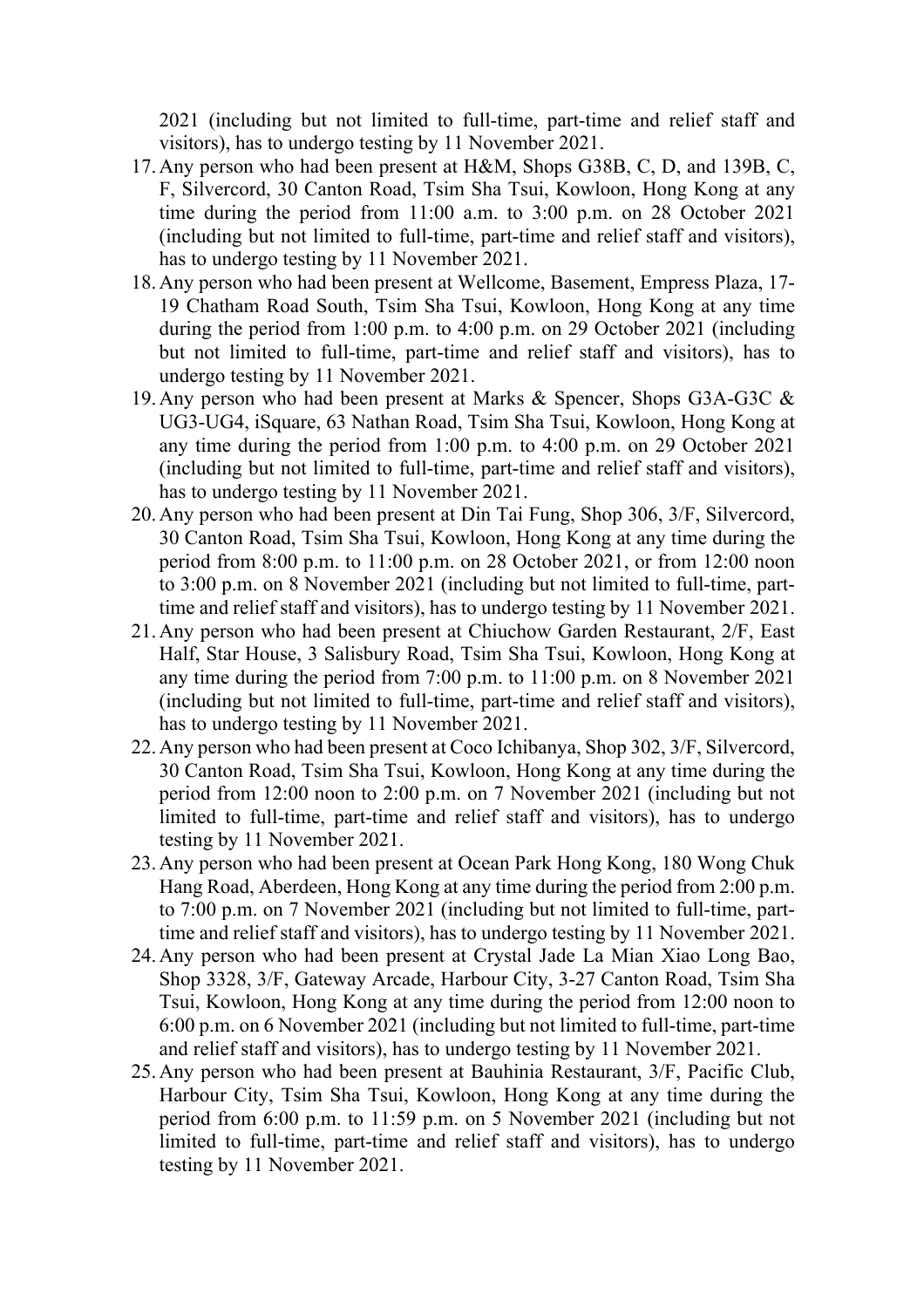- 26.Any person who had been present at 1/F, Pacific Club, Harbour City, Tsim Sha Tsui, Kowloon, Hong Kong at any time during the period from 12:00 noon to 4:00 p.m. on 4 November 2021 (including but not limited to full-time, part-time and relief staff and visitors), has to undergo testing by 11 November 2021.
- 27.Any person who had been present at K11 MUSEA, 18 Salisbury Road, Tsim Sha Tsui, Kowloon, Hong Kong at any time during the period from 3:00 p.m. to 10:00 p.m. on 4 November 2021 (including but not limited to full-time, parttime and relief staff and visitors), has to undergo testing by 11 November  $2021$ .
- 28.Any person who had been present at DS Groceries, G/F, Causeway Tower, 18 Causeway Road, Causeway Bay, Hong Kong at any time during the period from 10:00 a.m. to 2:00 p.m. on 8 November 2021 (including but not limited to fulltime, part-time and relief staff and visitors), has to undergo testing by 11 November 2021.
- 29.Any person who had been present at Wong Chuk Hang Recreation Ground, 108 Wong Chuk Hang Road, Aberdeen, Hong Kong at any time during the period from 5:00 p.m. to 9:00 p.m. on 8 November 2021 (including but not limited to full-time, part-time and relief staff and visitors), has to undergo testing by 11 November 2021.

## **B. Others**

*(Persons who have completed a COVID-19 vaccination course1 would be taken to have complied with the requirements set out in the compulsory testing notices)*

1. Any person who had been present at any of the below specified premises for more than two hours at any time during the period from 27 October to 9 November 2021 (including but not limited to full-time, part-time and relief staff, students and visitors) has to undergo testing by 11 November 2021. If persons subject to compulsory testing choose to undergo testing using the specimen bottles distributed by the Centre for Health Protection, they have to return the specimen bottles with the sample by 13 November 2021. If persons subject to compulsory testing have previously undergone testing between 7 November and 9 November 2021, they would be taken to have complied with the requirements set out in the compulsory testing notice.

<sup>1</sup> If a person subject to compulsory testing has completed a COVID-19 vaccination course, he/she would be taken to have complied with the requirements set out in this Notice. For both the Sinovac COVID-19 vaccine (CoronaVac vaccine) and Fosun Pharma/BioNTech COVID-19 vaccine (Comirnaty vaccine), completion of the vaccination course in general means having received two doses of COVID-19 vaccine at least 14 days ago, i.e. having received the second dose of COVID-19 vaccine on or before 28 October, 2021. For persons previously infected with COVID-19, they may be deemed to have completed the COVID-19 vaccination course after receiving one dose of Comirnaty vaccine or one dose of CoronaVac vaccine at least 14 days ago, i.e. having received one dose of COVID-19 vaccine on or before 28 October, 2021. For persons who received COVID-19 vaccines in places outside of Hong Kong and have received the recommended dose(s) as stipulated in relevant guidelines at least 14 days ago, i.e. having received all of the recommended dose(s) of COVID-19 vaccine on or before 28 October, 2021, they will also be regarded to have completed the vaccination course of the relevant COVID-19 vaccine, subject to the vaccine used being included on the list of vaccines recognised for this purpose as published on the Government's covid COVID-19 Government's COVID-19 thematic website (www.coronavirus.gov.hk/pdf/list\_of\_recognised\_covid19\_vaccines.pdf).